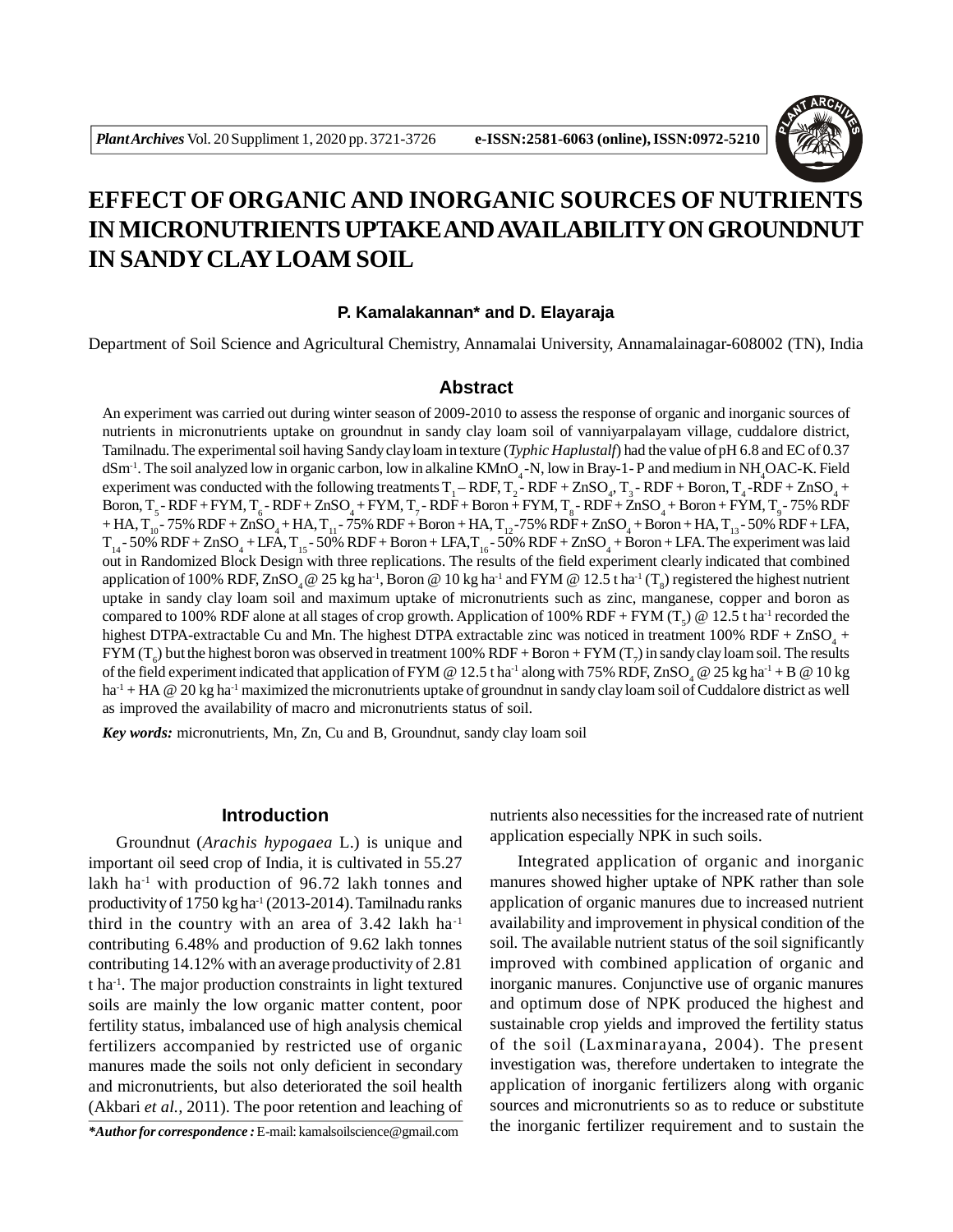groundnut production in sandy clay loam soil.

#### **Materials and Methods**

The field experiment was conducted in farmer field atvanniyarpalayam village during December, 2009 to March, 2010 . The treatments consisted of different levels of NPK viz., 100% and 75% RDF and different sources of nutrients viz., farm yard manure  $\omega$  12.5 t ha<sup>-1</sup>, fly ash (FA)  $@$  10t ha<sup>-1</sup> and humic acid (HA)  $@$  20 kg ha<sup>-1</sup> along with micronutrients boron  $\omega$  10 kg ha<sup>-1</sup> and zinc sulphate  $@$  25 kg ha<sup>-1</sup>. The experimental soil having Sandy clay loam in texture (*Typhic Haplustalf*) had the value of pH 6.8 and EC of 0.37 dSm-1. The soil analyzed low in organic carbon, low in alkaline  $KMnO<sub>4</sub>$ -N, low in Bray-1- P and medium in NH<sub>4</sub>OAC-K. Field experiment was conducted with the following treatments  $T_1 - RDF$ ,  $T_2 - RDF$  $RDF + ZnSO_4$ ,  $T_3$  -  $RDF + Boron$ ,  $T_4$  - $RDF + ZnSO_4 +$ Boron, T<sub>5</sub> - RDF + FYM, T<sub>6</sub> - RDF + ZnSO<sub>4</sub> + FYM, T<sub>7</sub> - RDF + Boron + FYM,  $T_8$  - RDF + ZnSO<sub>4</sub> + Boron + FYM, T<sub>9</sub> - 75% RDF + HA, T<sub>10</sub> - 75% RDF + ZnSO<sub>4</sub> + HA,  $T_{11}$  - 75% RDF + Boron + HA,  $T_{12}$  -75% RDF +  $ZnSO_4 + Boron + HA, T_{13} - 50\% RDF + LFA, T_{14} - 50\%$  $RDF + ZnSO<sub>4</sub> + LFA, T<sub>15</sub> - 50% RDF + Boron + LFA, T<sub>16</sub>$  $-50\%$  RDF + ZnSO<sub>4</sub> + Boron + LFA. The experiment was laid out in Randomized Block Design with three replications. The experiment was laid out in randomized block design (RBD) with three replications and tested with groundnut crop var.JL-11. Required quantities of nutrient sources as per the treatment schedule were incorporated. Calculated amount of fertilizer doses of 17:34:54 kg N:  $P_2O_5$ :K<sub>2</sub>O ha<sup>-1</sup> was applied in sandy clay loam soil as per the treatment schedule. The total uptake of individual micronutrient was computed by multiplying the respective nutrient content with DMP. At harvest stage, the nutrient uptake by pod and haulm were also computed.

#### **Results and discussion**

#### **Uptake of micronutrients by groundnut**

Zinc deficiency is most common in sandy clay loam soil. Zinc plays a major role in promoting both the reproductive growth *i.e.,* production of flowers, pegs and reproductive branches and also play significant role in promoting the vegetative growth *i.e.,* root and shoot of groundnut. Application of borax plays stimulatory effect on the availability of micronutrients, *viz.,* Zn, Mn, Cu and B. The effect of treatment *i.e.,* combined application of 100% RDF +  $ZnSO<sub>A</sub>$  + Boron + FYM was pronounced in increasing the availability. In present study (Table 1, 2, 3& 4) application of  $ZnSO_4 + 100\%$  RDF + Boron along with organics significantly increased Zn uptake of groundnut. Application of organic matter resulted in higher micronutrient availability due to mineralization according to Thampan (1993). Organics application could result in release of more micronutrients in easily available form, which could be reflected in overall growth of crop plants. These results are in accordance with the earlier reports of Chitdeshwari and Poongothai (2003). The addition of Zn through fertilizer and also the release of micronutrients from the added organics could have contributed for better availability of Zn in rhizosphere. These results are in agreement with the findings of several researchers (Jha and Chandel, 1987 and Kalia and Sharma, 1988).

The total uptake of Zn, Cu, Mn and B increased significantly with conjoint application of organics and recommended dose of fertilizers in comparison with control and recommended fertilizers alone treatments followed by organic treatments. These results are in agreement with the findings of Mukeshkumar *et al.* (2012). The increased Mn uptake might be due to the role of applied zinc in activating the enzymatic system helping in the translocation of Mn to other plant parts. Yadav *et al.* (1991), Devarajan and Palaniappan (1995), Raghuwanshi *et al.* (1997) and Latha *et al.* (2002) have reported similar results. In enhancing the B nutrition of groundnut, a significantly superior effect of the treatment  $100\%$  RDF +  $ZnSO_4$  + Boron + FYM was clearly brought out. Higher B uptake might be attributed to better availability of these nutrients in soil with the combined effect of  $\text{ZnSO}_4$ , 100% RDF and FYM resulting in better nutrient absorption by crop plants. The results are in conformity with Ganeshappa (2000), Takkar and Nayyar (1984) and Patel *et al.* (2010). Among treatments, the highest uptake of Cu at all stages of crop growth were significantly superior with the application of 100% RDF  $+$  ZnSO<sub>4</sub> + Boron + FYM as uptake being a parameter associated with the DMP. The increased growth characters and yield characters resulted in the production of higher dry matter production with this treatment. This findings corroborate the earlier results of Takkar and Nayyer (1984), and Malewar (2003).

The addition of Zn-humate with FYM in soil application and also release of micronutrients from the added organics could have contributed for better availability of Zn in rhizosphere. These results are in agreement with the findings of several researchers (Patel *et al.,* 2010) recorded the highest uptake of micronutrients (Zn, Cu, Fe and Mn) with the combination of different zinc fertilizer and organic application. Integration of B and Zn with 100% RDF showed maximum nutrient uptake in comparison to 75% RDF and 50% RDF treatments. Higher accumulation and uptake of nutrients under these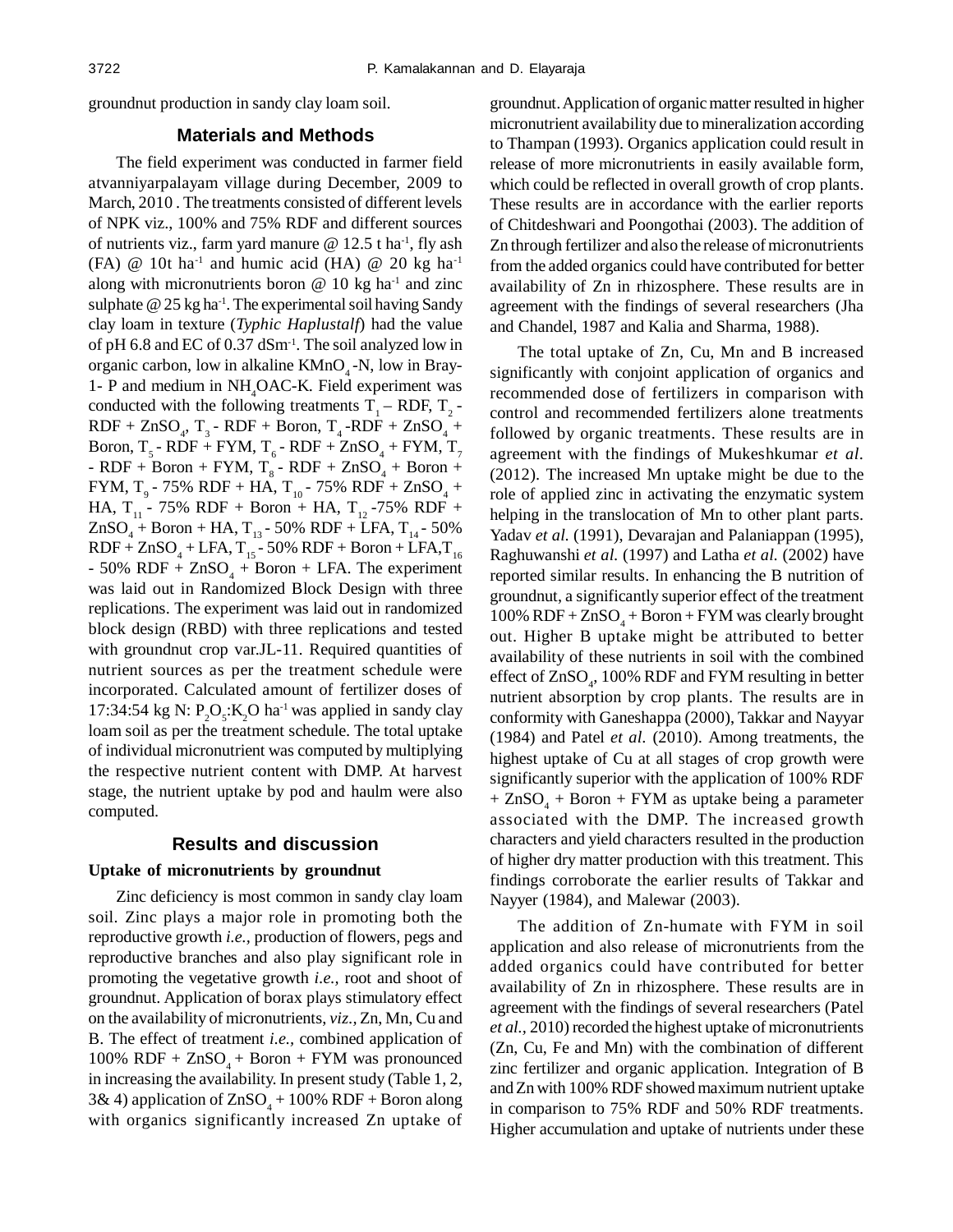| <b>Treatments</b>                           | Sandy clay loam soil |            |                 |              |
|---------------------------------------------|----------------------|------------|-----------------|--------------|
|                                             | <b>FS</b>            | <b>PFS</b> | <b>POD</b>      | <b>HAULM</b> |
| $T - RDF$                                   | 189.75               |            | 319.20   183.04 | 147.25       |
| $\overline{T, -R}$ DF+ZnSO <sub>4</sub>     | 201.15               |            | 338.54   194.10 | 156.20       |
| $T_{3}$ -RDF+Boron                          | 194.32               | 326.56     | 188.50          | 150.70       |
| $T_{4}$ -RDF+ZnSO <sub>4</sub> +Boron       | 214.91               | 360.35     | 208.44          | 166.80       |
| $T_{5}$ RDF + FYM                           | 217.10               |            | 365.35 210.40   | 168.01       |
| $T_{6}$ -RDF+ ZnSO <sub>4</sub> + FYM       | 228.62               | 380.70     | 219.50          | 173.95       |
| $T7 RDF + Boron + FYM$                      | 221.74               | 373.05     | 215.02          | 172.15       |
| $T_s$ <sub>RDF+ZnSO<sub>4</sub>+Boron</sub> | 235.49               | 384.61     | 221.80          | 177.51       |
| $+$ FYM                                     |                      |            |                 |              |
| $T_{\text{o}}$ 75% RDF + HA.                | 147.55               |            | 249.10 142.71   | 115.20       |
| $T_{10}$ -75% RDF + ZnSO <sub>4</sub> +HA.  | 158.20               | 266.10     | 153.40          | 122.80       |
| $T_{11}$ 75% RDF + Boron+HA.                | 150.88               |            | 253.40   146.30 | 117.13       |
| $T_{12}$ 75% RDF + ZnSO <sub>4</sub>        | 160.80               | 268.45     | 155.01          | 124.05       |
| $+Boron+HA.$                                |                      |            |                 |              |
| $T_{13}$ = 50% RDF + LFA                    | 96.00                | 161.50     | 93.10           | 74.50        |
| $T_{14}$ 50% RDF + ZnSO <sub>4</sub> +LFA   | 107.30               | 180.70     | 104.20          | 83.30        |
| $T_{15}$ 50% RDF + Boron+LFA                | 105.10               | 176.10     | 102.00          | 81.60        |
| $T_{16}$ 50% RDF + ZnSO                     | 114.26               | 190.24     | 110.80          | 88.15        |
| $+B$ oron $+LFA$                            |                      |            |                 |              |
| <b>SED</b>                                  | 5.60                 | 9.39       | 5.41            | 4.45         |
| $CD(P=0.05)$                                | 11.42                | 19.17      | 11.04           | 8.89         |

**Table 1:** Effect of organic and inorganic sources of nutrients on zinc uptake (g ha<sup>-1</sup>) in groundnut

| Table 2: Effect of organic and inorganic sources of nutrients |
|---------------------------------------------------------------|
| on copper uptake $(g \, ha^{-1})$ in ground nut               |

| <b>Treatments</b>                          | Sandy clay loam soil |            |                 |              |
|--------------------------------------------|----------------------|------------|-----------------|--------------|
|                                            | FS                   | <b>PFS</b> | POD             | <b>HAULM</b> |
| $T - RDF$                                  | 137.81               |            | 122.25 137.60   | 53.94        |
| $\overline{T, -RDF+ZnSO_4}$                | 146.11               |            | 129.62   145.90 | 57.19        |
| T,-RDF+Boron                               | 141.13               | 125.20     | 140.92          | 55.24        |
| $T_{4}$ -RDF+ZnSO <sub>4</sub> +Boron      | 156.07               | 138.46     | 155.09          | 61.09        |
| $T_{s}$ RDF+FYM                            | 157.73               | 139.93     | 157.60          | 61.74        |
| $T_{6}$ -RDF+ ZnSO <sub>4</sub> + FYM      | 166.04               | 147.30     | 165.86          | 64.99        |
| $T7 RDF + Boron + FYM$                     | 161.05               | 142.88     | 160.88          | 63.04        |
| $T_{8}$ RDF+ZnSO <sub>4</sub> +Boron       | 171.02               | 151.71     | 170.94          | 67.58        |
| $+FYM$                                     |                      |            |                 |              |
| $T_{q}$ 75% RDF + HA.                      | 107.92               | 95.80      | 107.20          | 42.24        |
| $T_{10}$ . 75% RDF+ZnSO <sub>4</sub> +HA.  | 114.89               | 101.36     | 112.77          | 44.97        |
| $T_{11}$ 75% RDF+Boron+HA.                 | 109.58               | 97.20      | 109.46          | 42.89        |
| $T_{12}$ , 75% RDF + ZnSO <sub>4</sub>     | 116.06               | 102.96     | 115.93          | 45.49        |
| $+ Boron+HA.$                              |                      |            |                 |              |
| $T_{13-}$ 50% RDF + LFA                    | 69.73                | 61.86      | 69.62           | 27.29        |
| $T_{14-}$ 50% RDF + ZnSO <sub>4</sub> +LFA | 78.03                | 69.22      | 77.90           | 30.54        |
| $T_{15}$ 50% RDF + Boron+LFA               | 76.37                | 67.75      | 76.26           | 29.89        |
| $T_{16}$ 50% RDF + ZnSO <sub>4</sub>       | 83.00                | 73.65      | 82.90           | 32.59        |
| $+ Boron + LFA$                            |                      |            |                 |              |
| <b>SED</b>                                 | 4.19                 | 3.61       | 3.94            | 1.59         |
| $CD(P=0.05)$                               | 8.55                 | 7.36       | 8.04            | 3.24         |

**Table 3:** Effect of organic and inorganic sources of nutrients on manganese uptake (g ha-1) in groundnut

| <b>Treatments</b>                         | Sandy clay loam soil |            |            |               |
|-------------------------------------------|----------------------|------------|------------|---------------|
|                                           | <b>FS</b>            | <b>PFS</b> | <b>POD</b> | <b>HAULM</b>  |
| T <sub>.</sub> -RDF                       | 193.25               | 204.40     | 198.12     | 100.30        |
| $T_{2}$ -RDF+ZnSO <sub>4</sub>            | 204.89               | 216.70     |            | 210.05 106.35 |
| $T_{3}$ -RDF+Boron                        | 197.91               | 209.30     | 202.90     | 102.75        |
| $T_{A}$ -RDF+ZnSO <sub>4</sub> +Boron     | 218.86               | 232.45     | 224.35     | 113.60        |
| $T_{s}$ RDF+FYM                           | 221.19               | 234.00     | 226.70     | 114.80        |
| $T_{6}$ -RDF+ZnSO <sub>4</sub> +FYM       | 232.84               | 246.32     | 238.71     | 120.90        |
| $T7 RDF + Boron + FYM$                    | 225.90               | 238.90     | 231.54     | 117.25        |
| $T_s$ RDF+ZnSO <sub>4</sub> +Boron        | 242.20               | 256.20     | 248.26     | 125.80        |
| $+$ FYM                                   |                      |            |            |               |
| $T_{o}$ 75% RDF + HA.                     | 151.30               | 160.10     | 155.10     | 78.58         |
| $T_{10}$ 75% RDF + ZnSO <sub>4</sub> +HA. | 160.65               | 170.40     | 165.16     | 83.66         |
| $T_{11}$ 75% RDF + Boron+HA.              | 153.65               | 162.59     | 157.54     | 79.79         |
| $T_{12}$ 75% RDF +ZnSO <sub>4</sub>       | 162.75               | 172.26     | 166.89     | 84.50         |
| +Boron+HA.                                |                      |            |            |               |
| $T_{13-}$ 50% RDF + LFA                   | 97.79                | 102.40     | 100.10     | 50.77         |
| $T_{14}$ 50% RDF+ZnSO <sub>4</sub> +LFA   | 109.40               | 115.80     | 112.20     | 56.80         |
| $T_{15}$ 50% RDF+Boron+LFA                | 107.06               | 113.26     | 109.50     | 55.60         |
| $T_{16}$ 50% RDF + ZnSO <sub>4</sub>      | 116.40               | 125.20     | 119.50     | 60.49         |
| $+Boron + LFA$                            |                      |            |            |               |
| <b>SED</b>                                | 5.70                 | 6.03       | 5.85       | 2.96          |
| $CD(P=0.05)$                              | 11.64                | 12.31      | 11.93      | 6.04          |
|                                           |                      |            |            |               |

**Table 4:** Effect of organic and inorganic sources of nutrients on boron uptake (g ha<sup>-1</sup>) in groundnut

| <b>Treatments</b>                         | Sandy clay loam soil |            |            |              |
|-------------------------------------------|----------------------|------------|------------|--------------|
|                                           | FS                   | <b>PFS</b> | <b>POD</b> | <b>HAULM</b> |
| $T - RDF$                                 | 1.794                | 1.908      | 2.365      | 4.288        |
| $T_{2}$ -RDF+ZnSO <sub>4</sub>            | 1.837                | 1.954      | 2.422      | 4.391        |
| $T_{3}$ -RDF+Boron                        | 1.902                | 2.023      | 2.508      | 4.546        |
| $T_{4}$ -RDF+ZnSO <sub>4</sub> +Boron     | 2.032                | 2.161      | 2.679      | 4.856        |
| $\overline{T_{5-}}RDF + FYM$              | 2.053                | 2.184      | 2.709      | 4.908        |
| $T_{6}$ -RDF+ ZnSO <sub>4</sub> + FYM     | 2.097                | 2.230      | 2.766      | 5.011        |
| $Tz RDF + Boron + FYM$                    | 2.162                | 2.299      | 2.850      | 5.167        |
| $T_{\rm g}$ RDF+ZnSO <sub>4</sub> +Boron  | 2.270                | 2.390      | 2.965      | 5.373        |
| $+$ $FYM$                                 |                      |            |            |              |
| $T_{q}$ 75% RDF + HA.                     | 1.405                | 1.494      | 1.852      | 3.358        |
| $T_{10}$ 75% RDF+ZnSO <sub>4</sub> +HA.   | 1.426                | 1.517      | 1.881      | 3.410        |
| $T_{11}$ 75% RDF+Boron+HA.                | 1.496                | 1.590      | 1.972      | 3.575        |
| $T_{12}$ 75% RDF+ZnSO                     | 1.511                | 1.607      | 1.992      | 3.611        |
| +Boron+HA.                                |                      |            |            |              |
| $T_{13}$ 50% RDF + LFA                    | 0.908                | 0.965      | 1.197      | 2.170        |
| $T_{14-}$ 50% RDF+ZnSO <sub>4</sub> + LFA | 0.994                | 1.057      | 1.311      | 2.376        |
| $T_{15}$ 50% RDF+Boron + LFA              | 1.016                | 1.080      | 1.339      | 2.428        |
| $T_{16}$ 50% RDF + ZnSO <sub>4</sub>      | 1.081                | 1.149      | 1.425      | 2.583        |
| $+B$ oron $+LFA$                          |                      |            |            |              |
| <b>SED</b>                                | 0.052                | 0.056      | 0.058      | 0.132        |
| $CD(P=0.05)$                              | 0.108                | 0.114      | 0.118      | 0.268        |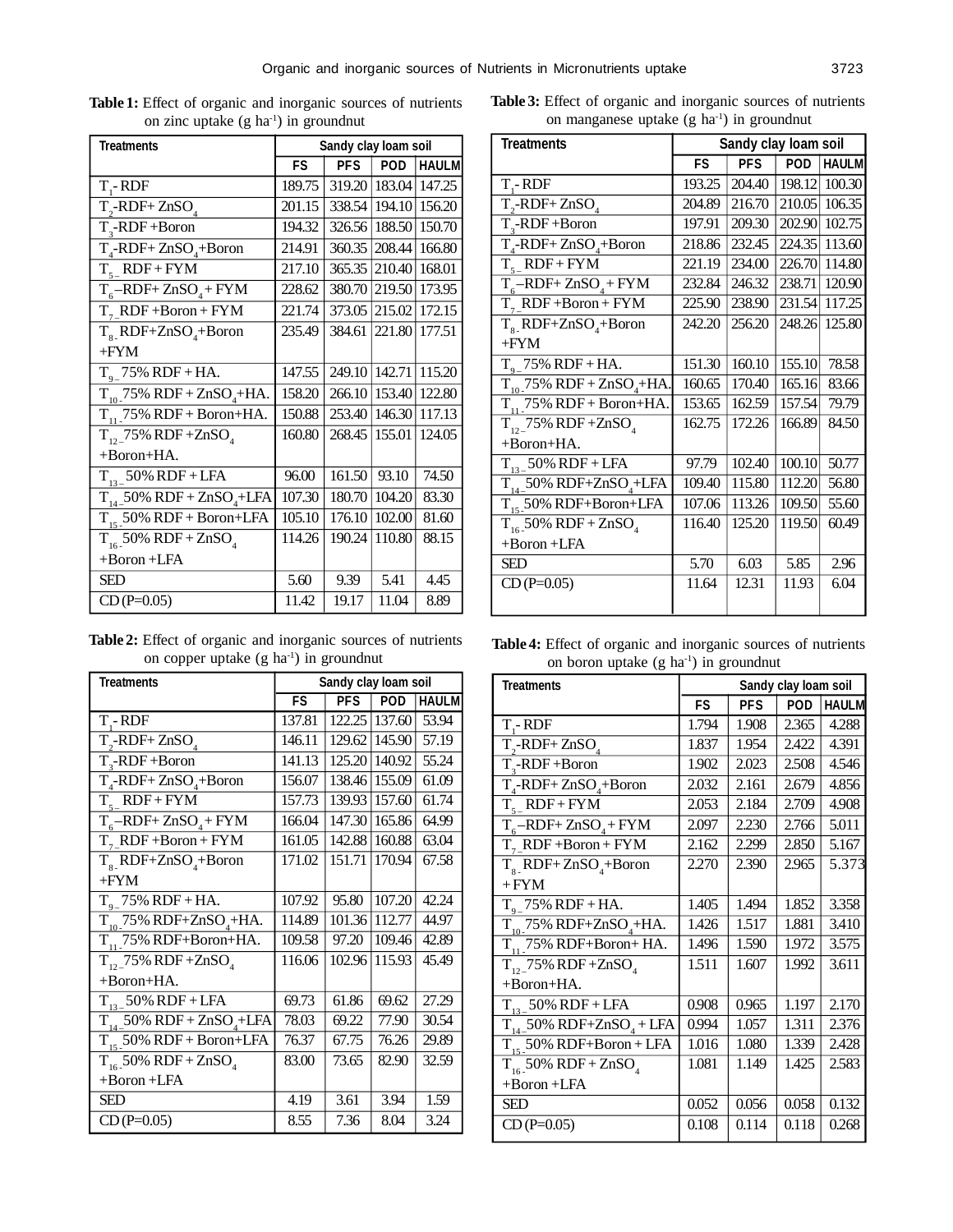treatments could be ascribed to better availability and synergistic effect of applied nutrients.

## **Available micronutrients**

**Table 5:** Effect of organic and inorganic sources of nutrients on available copper  $(mg kg<sup>-1</sup>)$  in soil

| <b>Treatments</b>                               | Sandy clay loam soil |            |       |
|-------------------------------------------------|----------------------|------------|-------|
|                                                 | FS                   | <b>PFS</b> | НS    |
| $T - RDF$                                       | 0.742                | 0.471      | 0.436 |
| $T_{2}$ -RDF+ZnSO <sub>4</sub>                  | 0.717                | 0.454      | 0.426 |
| $T_{3}$ -RDF+Boron                              | 0.736                | 0.463      | 0.430 |
| $T_{4}$ -RDF+ ZnSO <sub>4</sub> +Boron          | 0.697                | 0.430      | 0.420 |
| $T_{5}$ RDF + FYM                               | 0.800                | 0.525      | 0.463 |
| $T_{6}$ -RDF+ ZnSO <sub>4</sub> + FYM           | 0.775                | 0.508      | 0.446 |
| $T7 RDF + Boron + FYM$                          | 0.781                | 0.517      | 0.455 |
| $T_{\rm g}$ RDF+ ZnSO <sub>4</sub> +Boron + FYM | 0.751                | 0.486      | 0.441 |
| $T_{q}$ 75% RDF + HA.                           | 0.685                | 0.421      | 0.415 |
| $T_{10}$ 75% RDF + ZnSO <sub>4</sub> +HA.       | 0.653                | 0.405      | 0.356 |
| $T_{11}$ 75% RDF + Boron+ HA.                   | 0.677                | 0.418      | 0.361 |
| $T_{12}$ 75% RDF+ZnSO <sub>4</sub> +Boron+HA.   | 0.640                | 0.392      | 0.346 |
| $T_{13}$ 50% RDF + LFA                          | 0.632                | 0.382      | 0.341 |
| $T_{14-}50\%$ RDF + $ZnSO_4+LFA$                | 0.621                | 0.369      | 0.331 |
| $T_{15}$ 50% RDF + Boron+LFA                    | 0.627                | 0.375      | 0.335 |
| $T_{16}$ 50% RDF + ZnSO <sub>4</sub> +Boron+LFA | 0.588                | 0.349      | 0.324 |
| SED                                             | 0.019                | 0.012      | 0.006 |
| $CD(P=0.05)$                                    | 0.040                | 0.026      | 0.013 |

**Table 6:** Effect of organic and inorganic sources of nutrients on available zinc  $(mg kg<sup>-1</sup>)$  in soil

| <b>Treatments</b>                                | Sandy clay loam soil |            |       |
|--------------------------------------------------|----------------------|------------|-------|
|                                                  | FS                   | <b>PFS</b> | НS    |
| $T - RDF$                                        | 1.75                 | 1.42       | 1.18  |
| $T_{2}$ -RDF+ZnSO <sub>4</sub>                   | 1.86                 | 1.57       | 1.24  |
| $T_{3}$ -RDF+Boron                               | 1.70                 | 1.45       | 1.15  |
| $T_{4}$ -RDF+ ZnSO <sub>4</sub> +Boron           | 1.82                 | 1.40       | 1.20  |
| $T_{5} - RDF + FYM$                              | 1.96                 | 1.68       | 1.32  |
| $T_{6}$ -RDF+ ZnSO <sub>4</sub> + FYM            | 2.07                 | 1.76       | 1.38  |
| $T_{7}$ -RDF+Boron+FYM                           | 1.90                 | 1.61       | 1.27  |
| $T_s$ -RDF+ ZnSO <sub>4</sub> +Boron + FYM       | 2.06                 | 1.74       | 1.35  |
| $T_{o} - 75\%$ RDF + HA.                         | 1.52                 | 1.45       | 1.07  |
| $T_{10}$ -75% RDF + ZnSO <sub>4</sub> + HA.      | 1.63                 | 1.54       | 1.13  |
| $T_{11}$ -75% RDF + Boron+ HA.                   | 1.46                 | 1.41       | 1.02  |
| $T_{12}$ -75% RDF+ZnSO <sub>4</sub> +Boron+ HA.  | 1.60                 | 1.50       | 1.10  |
| $T_{13} - 50\%$ RDF + LFA                        | 1.45                 | 1.35       | 0.97  |
| $T_{14} - 50\%$ RDF + $ZnSO_4$ + LFA             | 1.55                 | 1.46       | 1.04  |
| $T_{15}$ -50% RDF + Boron+LFA                    | 1.40                 | 1.30       | 0.92  |
| $T_{16}$ -50% RDF + ZnSO <sub>4</sub> +Boron+LFA | 1.52                 | 1.42       | 1.01  |
| <b>SED</b>                                       | 0.050                | 0.043      | 0.034 |
| $CD(P=0.05)$                                     | 0.104                | 0.088      | 0.069 |

Zinc availability in light textured soils are very low. The present experimental soil also showed (Table 5, 6, 7& 8) deficiency of Zn and hence the availability of Zn in soil as affected by different treatments assumes **Table 7:** Effect of organic and inorganic sources of nutrients on available manganese (mg kg-1) in soil

| <b>Treatments</b>                               | Sandy clay loam soil |            |       |
|-------------------------------------------------|----------------------|------------|-------|
|                                                 | FS                   | <b>PFS</b> | НS    |
| $T - RDF$                                       | 18.23                | 16.98      | 14.08 |
| $T_{2}$ -RDF+ZnSO <sub>4</sub>                  | 17.68                | 16.31      | 13.02 |
| $T_{3}$ -RDF+Boron                              | 18.06                | 16.93      | 13.78 |
| $T_{4}$ -RDF+ZnSO <sub>4</sub> +Boron           | 17.03                | 15.93      | 12.67 |
| $T_{5}$ RDF + FYM                               | 20.33                | 17.98      | 15.72 |
| $T_{6}$ -RDF+ ZnSO <sub>4</sub> + FYM           | 19.33                | 17.51      | 15.14 |
| $T_{7}$ RDF +Boron + FYM                        | 20.26                | 17.73      | 15.60 |
| $T_{\rm g}$ RDF+ ZnSO <sub>4</sub> +Boron + FYM | 18.75                | 17.03      | 14.97 |
| $T_{q}$ 75% RDF + HA.                           | 16.93                | 15.75      | 12.35 |
| $T_{10}$ , 75% RDF + ZnSO <sub>4</sub> + HA.    | 16.28                | 14.82      | 11.90 |
| $T_{11}$ 75% RDF + Boron+ HA.                   | 16.59                | 15.39      | 12.16 |
| $T_{12}$ 75% RDF+ZnSO <sub>4</sub> +Boron+HA.   | 15.40                | 14.11      | 11.50 |
| $T_{13}$ 50% RDF + LFA                          | 14.67                | 13.90      | 11.02 |
| $T_{14-}$ 50% RDF+ZnSO <sub>4</sub> + LFA       | 14.38                | 13.31      | 10.52 |
| $T_{15}$ 50% RDF+Boron + LFA                    | 14.55                | 13.72      | 10.95 |
| $T_{16}$ 50% RDF+ZnSO <sub>4</sub> +Boron +LFA  | 13.61                | 12.77      | 10.13 |
| <b>SED</b>                                      | 0.506                | 0.426      | 0.385 |
| $CD(P=0.05)$                                    | 1.013                | 0.852      | 0.786 |

**Table 8:** Effect of organic and inorganic sources of nutrients on available boron (mg kg-1) in soil

| <b>Treatments</b>                                  | Sandy clay loam soil |            |           |
|----------------------------------------------------|----------------------|------------|-----------|
|                                                    | <b>FS</b>            | <b>PFS</b> | <b>HS</b> |
| $T - RDF$                                          | 0.075                | 0.074      | 0.070     |
| $T_{2}$ -RDF+ZnSO <sub>4</sub>                     | 0.073                | 0.073      | 0.069     |
| $T_{3}$ -RDF+Boron                                 | 0.079                | 0.075      | 0.073     |
| $T_{4}$ -RDF+ ZnSO <sub>4</sub> +Boron             | 0.078                | 0.075      | 0.072     |
| $T_{s}$ RDF+FYM                                    | 0.086                | 0.074      | 0.073     |
| $T_{6}$ -RDF+ ZnSO <sub>4</sub> + FYM              | 0.083                | 0.073      | 0.072     |
| $T7 RDF + Boron + FYM$                             | 0.090                | 0.077      | 0.076     |
| $T_{\rm g}$ RDF+ ZnSO <sub>4</sub> +Boron + FYM    | 0.087                | 0.076      | 0.074     |
| $T_{q}$ 75% RDF + HA.                              | 0.068                | 0.070      | 0.066     |
| $T_{10}$ 75% RDF + ZnSO <sub>4</sub> + HA.         | 0.065                | 0.068      | 0.065     |
| $T_{11}$ , 75% RDF + Boron+ HA.                    | 0.073                | 0.072      | 0.071     |
| $T_{12}$ 75% RDF + ZnSO <sub>4</sub> + Boron+ HA.  | 0.070                | 0.071      | 0.067     |
| $T_{13-}$ 50% RDF + LFA                            | 0.063                | 0.064      | 0.062     |
| $T_{14-}$ 50% RDF + ZnSO <sub>4</sub> + LFA        | 0.062                | 0.063      | 0.061     |
| $T_{15}$ 50% RDF + Boron + LFA                     | 0.067                | 0.067      | 0.064     |
| $T_{16}$ 50% RDF + ZnSO <sub>4</sub> + Boron + LFA | 0.064                | 0.066      | 0.063     |
| <b>SED</b>                                         | 0.0019               | 0.0018     | 0.0015    |
| $CD(P=0.05)$                                       | 0.0038               | 0.0037     | 0.0030    |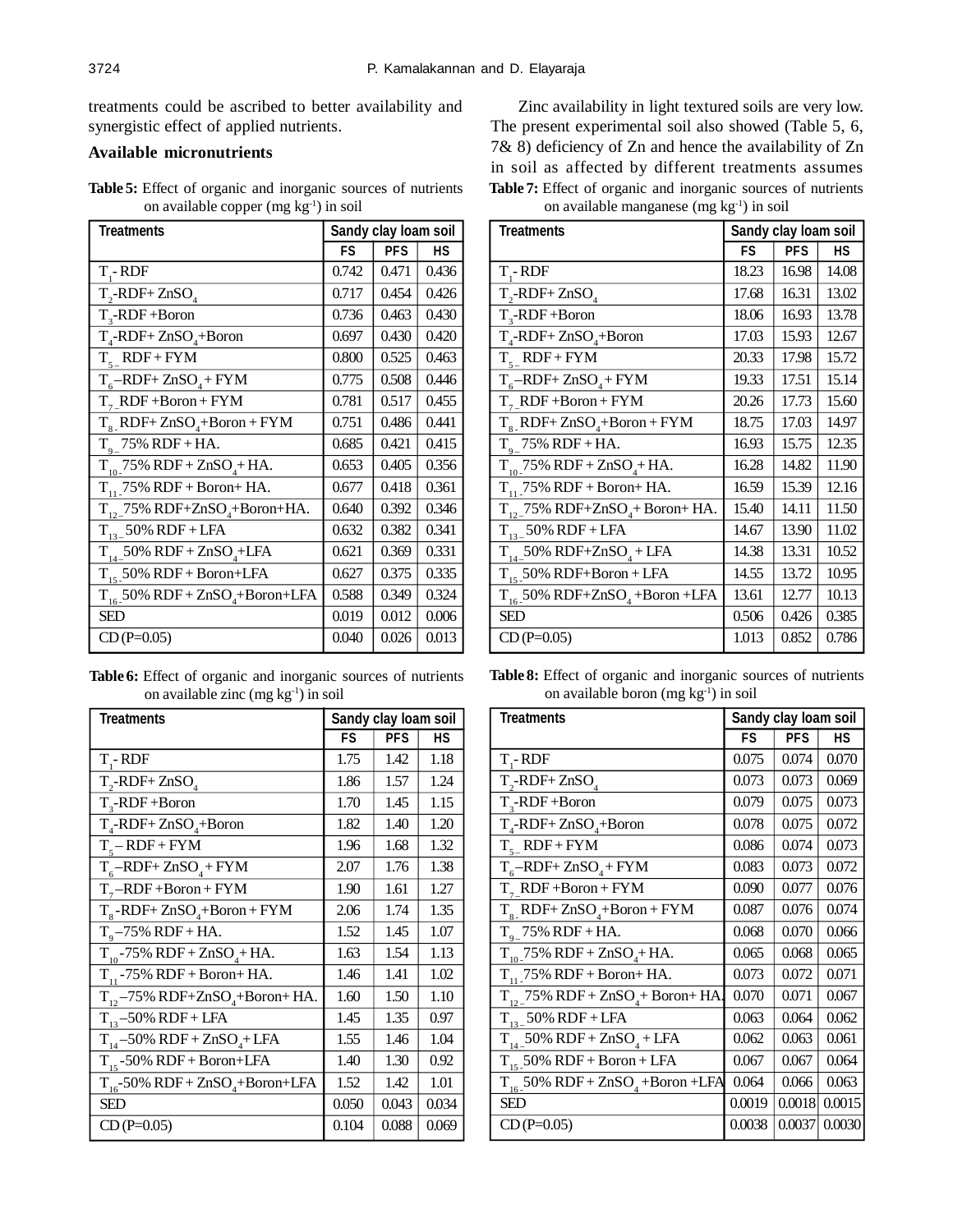significance. In the current study, the application of 100%  $RDF + ZnSO<sub>4</sub> + FYM$  significantly increased the availability of Zn in soil. The highest DTPA-Zn content was recorded with treatment  $T_{\epsilon}$ . The increased availability with the addition of  $\text{ZnSO}_4$  along with 100% RDF + FYM in complexing and mobilizing property might have increased DTPA-Zn in soil. Earlier report of Thampan (1993) support the present findings. Similar opinion of increased Zn availability with 100 per cent  $NPK + ZnSO<sub>4</sub>(Ravankare*t al.*, 1999) and ZnSO<sub>4</sub> + FYM$ application (Khurana*et al.,* 1996) were already reported. In the present study, availability of Mn and Cu in soil was not significantly influenced by the application of  $ZnSO_4$ . Since  $ZnSO_4$  has not played a direct role in increasing the availability of the above nutrients. This results are in accordance with the earlier reports of Arora and Sekhon (1982) and Ahmed *et al.* (1986). Several authors have also made observation on the non-significant effect of  $ZnSO<sub>4</sub>$  on the availability of Cu and Mn (Tandon, 1992) and Malewar, 2003).

The availability of micronutrients, Zn and B in soil was significantly increased with the application of borax along with FYM. Among treatments, application of 100% RDF + Boron was associated with increased availability of the above nutrients. The increased availability in soil might be due to increased plant growth and absorption of nutrients from applied and native sources. This findings are in line with earlier report of Revathy *et al.* (1997) and Tripathy *et al.* (1999). Further, the stimulatory effect of B on these nutrients also explains the reason for higher availability. Similar findings were already reported by Tandon (1992) and Shankhe*et al.* (2004). In the present study, effect of B along with FYM on increasing the availability of Mn and Cu was not evidenced. Possibly due to the reason that the B had no direct significant role in influencing the availability of these nutrients and moreover all the treatment received a common rate of organics. This was in accordance with the earlier findings of Das (2000) and Murthy (2011).

#### **References**

- Ahmed, I.U., S. Rahman, N. Begum and M.S. Islam (1986). Effect of phosphorus and zinc application on growth, yield and protein content of mungbean. *J. Indian Soc. Soil Sci.,* **34:** 305-308.
- Akbari, K.N., K.K. Kanzaria, V.D. Vora, G.S. Sutaria and D.R. Padmani (2011). Nutrient management practices for sustaining groundnut yield and soil productivity on sandy loam soils. *J. Indian Soc. Soil Sci.,* **56(3):** 308-311.
- Arora, C.L. and G.S. Sekhon (1982).The effect of soil characteristics in the zinc-copper interaction in the nutrition of wheat. *J. Agric. Sci.,* **99:**185-189.
- Chitdeshwari, T. and S. Poongothai (2003). Yield of groundnut and its nutrient uptake as influenced by zinc, boron and sulphur. *Agric. Sci. Digest.,* **23(4):** 263-266.
- Das D.K. (2000). Micronutrients: *Their behaviour in soils and plants*. Kalyani Publishers, Ludhiana, New Delhi.
- Devarajan, R. and S.P. Palaniappan (1995). Zinc and molybdenum on yield and nutrition of soybean. *Madras Agric. J.,* **82(30):** 188-189.
- Ganeshappa, K.S. (2000). Integrated nutrient management in soybean and its residual effect on wheat under rainfed condition. *Ph.D. Thesis,* submitted to University of Agricultural Sciences, Dharwad, Karnataka, India
- Jha, A.N. and A.S. Chandel (1987). Response of soybean to zinc application. *Indian J. Agron.,* **32:** 354-358
- Kalia, B.D. and C.M. Sharma (1988). Effect of micronutrients on yield of soybean. *Indian J. Agron.,* **33:** 199-200
- Khurana, M.P.S., V.K. Nayyar and S.P. Singh (1996). Direct and residual effect of applied zinc in cotton and wheat crops. *J. Indian Soc. Soil Sci.,***44:** 174-176.
- Latha, M.R., P. Savithri, R. Indirani and S. Kamaraj (2002). Residual effect of zinc-enriched organic manures on yield and zinc uptake in sunflower under maize-sunflower cropping sequence. *Agric. Sci. Digest.,* **22(2):** 114-116.
- Laxminarayana, K. (2004). Effect of organic and inorganic fertilizers on yield and nutrient uptake of groundnut in Ultisols of Mizoram. *J. oilseeds Res.,***21(2):** 280-283.
- Malewar, G.U., N.S. Jadhav and L. Budhewar (1982). Possible role of Zn in nodulation and other growth attributes of groundnut. *J. Maharashtra Agric. Univ.,* **7(3):** 241-242.
- Mukeshkumar, N.P.S., N.P.S.Yaduvanshi and Y.V. Singh (2012). Effects of integrated nutrient management on rice, yield, nutrients uptake and soil fertility status in reclaimed sodic soils. *J. Indian Soc. Soil Sci.,* **60:** 132-137.
- Murthy, I.Y.L.N. (2011). Recent advances in secondary and micronutrient management in safflower (*Carthamus tinctorius* L.). *J. Oilseeds Res.,* **28(2):** 94-104.
- Patel, K.P., G.N. Patel, K.C. Patel, B.T. Patel and V.P. Ramani (2010). Effect of multi-micronutrients mixtures on yield and uptake of micronutrients by mustard (*Brassica juncea*) in sandy loam soil of North Gujarat. *J. Oilseeds Res.,* **27:** 140- 143.
- Raghuwanshi, R.K.S., M.K. Sinha and S.K. Agarwal (1997). Effect of sulphur and zinc in soybean (*Glycine max*), wheat (*Triticum aestivum*) cropping sequence. *Indian J. Agron.,* **42(1):** 29-32.
- Ravankar, H.N., R.S. Deore and P.W. Deshmukh (1999). Effect of nutrient management through organic and inorganic sources on soybean yield and soil fertility. *PKV Res. J.,* **23:** 47-50
- Revathy, M., R. Krishnasamy and T. Chitdeshwari (1997). Chelated micronutrients on the yield and nutrient uptake by groundnut. *Madras Agrl. J.,* **84:** 11-12, 659-662.